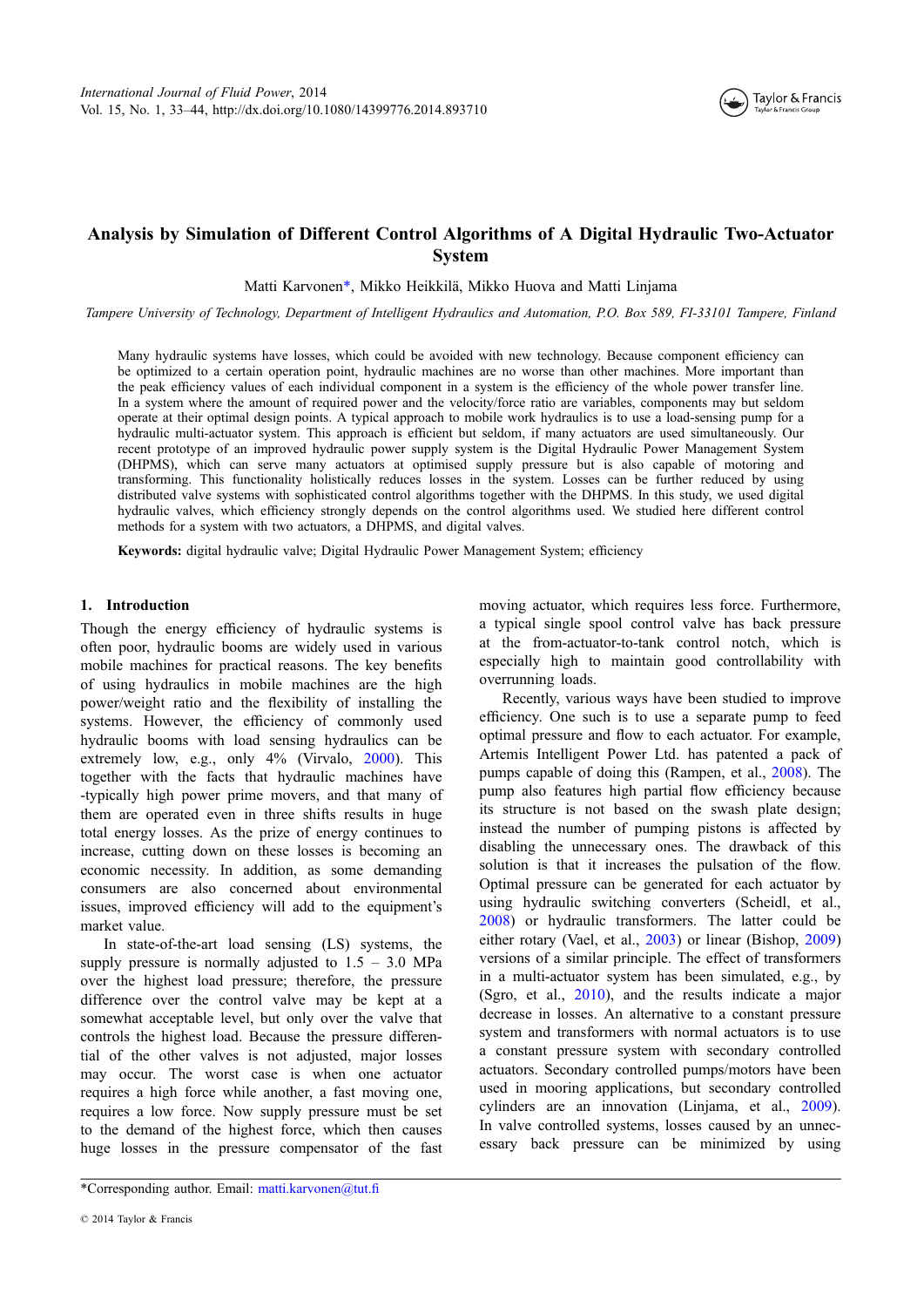<span id="page-1-0"></span>separate-meter-in-separate-meter-out (SMISMO) control. Multi-actuator proportional SMISMO control with a simple control algorithm has been case-studied with a midsize power tractor (Borghi, et al., [2010](#page-10-0)) with 17% energy savings. Even higher energy savings, 33-63%, were achieved with a multi-actuator system controlled with digital hydraulic valves and intelligent online optimization (Huova, et al., [2010\)](#page-10-0). Also researched has been the SMISMO-principle in multi-actuator systems with a new type Negative Load Sensing function (NLS) (Erkkilä, et al., [2009\)](#page-10-0).

In our previous paper (Karvonen, et al., [2011](#page-10-0)), we ran simulations to compare our recently developed prototype of the Digital Hydraulic Power Management System, the DHPMS (Linjama, et al., [2009](#page-11-0)), over an LS-pump to improve the efficiency of a multi-actuator hydraulic boom controlled with proportional valves. Papers have also been published on the basic features of a pump with independently controlled piston valves (Tammisto, et al., [2010\)](#page-11-0) and on control methods of the DHPMS (Heikkilä, et al., [2010\)](#page-10-0). Furthermore, laboratory measurements have been reported on a six-piston DHPMS in test bench conditions (Heikkilä, et al., [2010](#page-10-0)). More ideas to use the DHPMS concept to improve the efficiency of hydraulic systems are available in (Linjama, et al., [2009\)](#page-10-0).

Previously, controllers for digital hydraulic valves have been tested mostly with single-actuator systems, and so too the DHPMS alone but not as a part of a whole system. Consequently, holistic analysis is necessary for a system with a DHPMS for power source/sink and equipped with digital valves. Hence previous controllers were modified and parameters were set for all controllers to work together for the end result of a well functioning, efficient system. Of all the tested controllers, good tracking of the given reference was required, and any differences in their energy consumption were carefully monitored. Before any testing, simulations should be run to verify hypotheses and test the controllers, and this paper is about the results of those simulations.

#### 2. Digital Hydraulic Valve

A digital hydraulic valve is based on digital flow control units, DFCUs. One DFCU contains several parallel connected on/off valves. Because the valves may differ in size, different flow rates are achieved by varying the opening combinations. With similar valves, only the number of opened valves affects the flow. Thus to create a 4-way valve, four DFCUs are needed (schematics shown in Figure 1).

The possible control features of digital hydraulic valves are similar to those of any valve with separate control notches, but the simplicity of its base units, the on/off valves, enables accurate model-based control and change of control mode during movement. In addition, to realize a digital hydraulic system requires special multi-channel power electronics and a sophisticated controller platform.



Figure 1. A digital 6-bit control notch, a DFCU, and its simplified drawing symbol. The dashed proportional line represents discrete valued functionality.

# 3. Digital Hydraulic Power Management System – The DHPMS

# 3.1. Principle of the machine

The origin of the DHPMS lies in a utopia of an ideal sink/source of hydraulic power capable of independent feeding or draining power to or from any of numerous actuator lines at any pressure and any flow rate and of storing energy for later use. A two-outlet version of such a machine can at some level be realized by modifying the valve plate of a piston pump so that each piston can be individually connected to either port-A, port-B, or the Tank line. This enables each piston to individually either pump to or motor from any port. Modes between pumping, motoring, and transforming are switched by using on/off valves in a correct order and timing. The pumping and motoring modes are those of individual piston elements and their working principle is straightforward. The transformer function requires many piston elements and can be executed by, e.g., motoring from port A with four piston elements while pumping to port B with two piston elements. Power transfer could be used in certain suitable load conditions but also to increase the energy capacity of an accumulator by enabling it to utilize a wider pressure range than usual whereby the accumulator is directly connected to a pressure line (Linjama, [2010](#page-11-0)). However, regeneration or transforming is not possible if the valves controlling the actuators cannot route power in all required directions (a hydraulic diagram of the simulated system is shown in Figure [2\)](#page-2-0).

### 3.2. Control of the DHPMS

The control of the DHPMS seeks to maintain pressures in the actuator supply line at target values, which are set, e.g., according to ELS-functions. In the studied boxer pump unit, six mode decision instants occurred during one pump revolution, and at each of them the pumping mode was selected for one piston and the suction mode for the other (Heikkilä, et al., [2010](#page-10-0)). Evidently, in the pumping and suction phase, pistons could be connected to either actuator supply line or to the tank line, resulting in three possible pumping and suction modes (T, A, B) for each piston. Active digital valves were further controlled according to piston modes.

Figure [4](#page-3-0) shows the pressure control logic of the DHPMS. The block diagram presents a model-predictive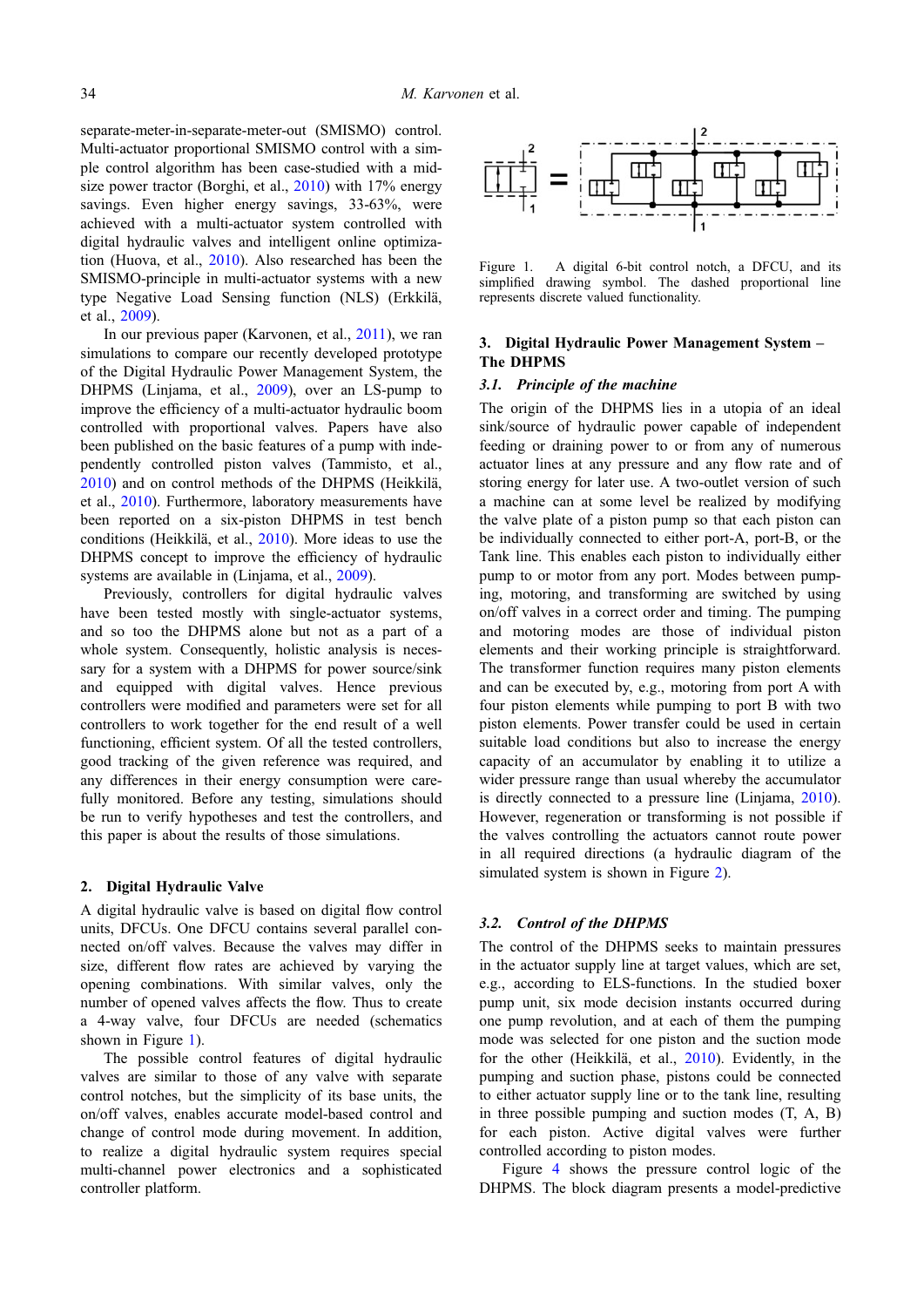<span id="page-2-0"></span>

Figure 2. A hydraulic diagram of a DHPMS with two actuator ports. Constant volumes of 5 liters have been attached to the supply lines to dampen pressure ripple. This 6-piston pump is a "boxer," not "inline," as shown in the simplified graph.

mode selection logic for a pair of pistons with opposite phases. First, a change in the supply line fluid volumes is estimated against previously selected modes and actuator flows. Then, linear extrapolation as a function of piston angles is used to determine an additional fluid volume due to incomplete strokes. As a result, the vector  $\Delta V_{1ext} = [\Delta V_{A-1\textrm{ est}}, \Delta V_{B-1\textrm{ est}}]$  is formed. Similarly, the actuator flow volumes  $\overline{\Delta V}_{A_2}$ <sub>est</sub> and  $\Delta V_{B_2}$ <sub>est</sub> are extrapolated till the stroke end by assuming that actuator flows remain unchangeable. Actuator flow estimates  $Q_{2\text{est}} = [Q_{A\_2\text{est}}, Q_{B\_2\text{est}}]$  can be calculated from actuator velocity references owing to the rapid pressure response in transient states.

For all mode combinations, errors in the supply line pressure are calculated considering measured pressures p =  $[p_A, p_B]$  and their target values  $p_{ref} = [p_A, p_B, p_B]$ when the change in the fluid volumes  $\Delta V_{\rm est} = [\Delta V_{\rm A\_est}$ ,  $\Delta V_{\text{B est}}$ ] and hydraulic capacitances  $C_{\text{h}} = [C_{\text{h}_A}, C_{\text{h}_B}]$ are known. In this study, the supply line capacitances were considered constant, and the equation can be written as

$$
|\boldsymbol{p}_{\text{err\_est}}| = |\boldsymbol{p}_{\text{ref}} - \boldsymbol{p} - (\Delta \boldsymbol{V}_{\text{est}} + \Delta \boldsymbol{V}_{\text{mode}})/\boldsymbol{C}_{\text{h}}| \quad (1)
$$

where  $\Delta V_{\text{mode}} = [\Delta V_{\text{A mode}}, \Delta V_{\text{B mode}}]$ . Possible values of  $\Delta V_{\text{A_model}}$  and  $\Delta V_{\text{B mode}}$  are shown in Table 1, where  $V_{\text{disp}}$  is the geometric piston displacement. Because we excluded the mode combinations of pumping and suction chosen for the same supply, the optimal mode combination was a search amongst seven candidates by minimizing pressure errors. Optimal modes were then routed to the valve switching controller, and correct valve timing was determined in relation to pressures and angular velocity to optimize pre-compression and pressure release times and to compensate for valve delays (Heikkilä, et al., [2010\)](#page-10-0). The sample time of the DHPMS controller was 50 μs.

Table 1. Possible mode combinations and their effect on supply line volumes

| Pumping | Suction | $\Delta V_{\rm A \ mode}$ | $\Delta V_{\rm B\_mode}$                                  |
|---------|---------|---------------------------|-----------------------------------------------------------|
| T       |         |                           |                                                           |
| A       |         | $V_{\text{disp}}$         |                                                           |
| B       | Τ       |                           | $V_{\rm disp}$                                            |
| T       | А       | - $V_{\text{disp}}$       |                                                           |
| A       | А       | NOT USED                  |                                                           |
| B       | A       | - $V_{\text{disp}}$       |                                                           |
| T       | В       | 0                         |                                                           |
| A       | В       | $V_{\rm disp}$            | $V_{\text{disp}}$ - $V_{\text{disp}}$ - $V_{\text{disp}}$ |
| B       | В       | NOT USED                  |                                                           |

#### 4. Simulation Models

We used simulation models similar to those in (Karvonen, et al., [2011\)](#page-10-0) with MATLAB/Simulink and SimMechanics for simulations. Equations are shown in this section and detailed parameters in appendix A. Of controller parameters, only those representing physical reality are included. Stiff solver is used.

# 4.1. Mechanical model

Figure 3 shows a CAD image of the machine. Only lift and tilt functions were modeled, and desired load mass was modeled for the tip of the machine instead of the bucket. Inertia ellipsoids of the mechanical model are shown in Figure [5](#page-3-0). Cylinders were not modeled as bodies but only as force sources. The mechanical model's cylinder connection points were used to calculate directions for the forces applied. In addition, cylinder lengths and velocities were calculated from the connection point coordinates.



Figure 3. A hydraulic diagram of a DHPMS connected to two separate supply lines for actuators controlled by digital hydraulic valves. Each control notch is composed of six parallel connected on/off valves. The marked area represents the system in Figure 2.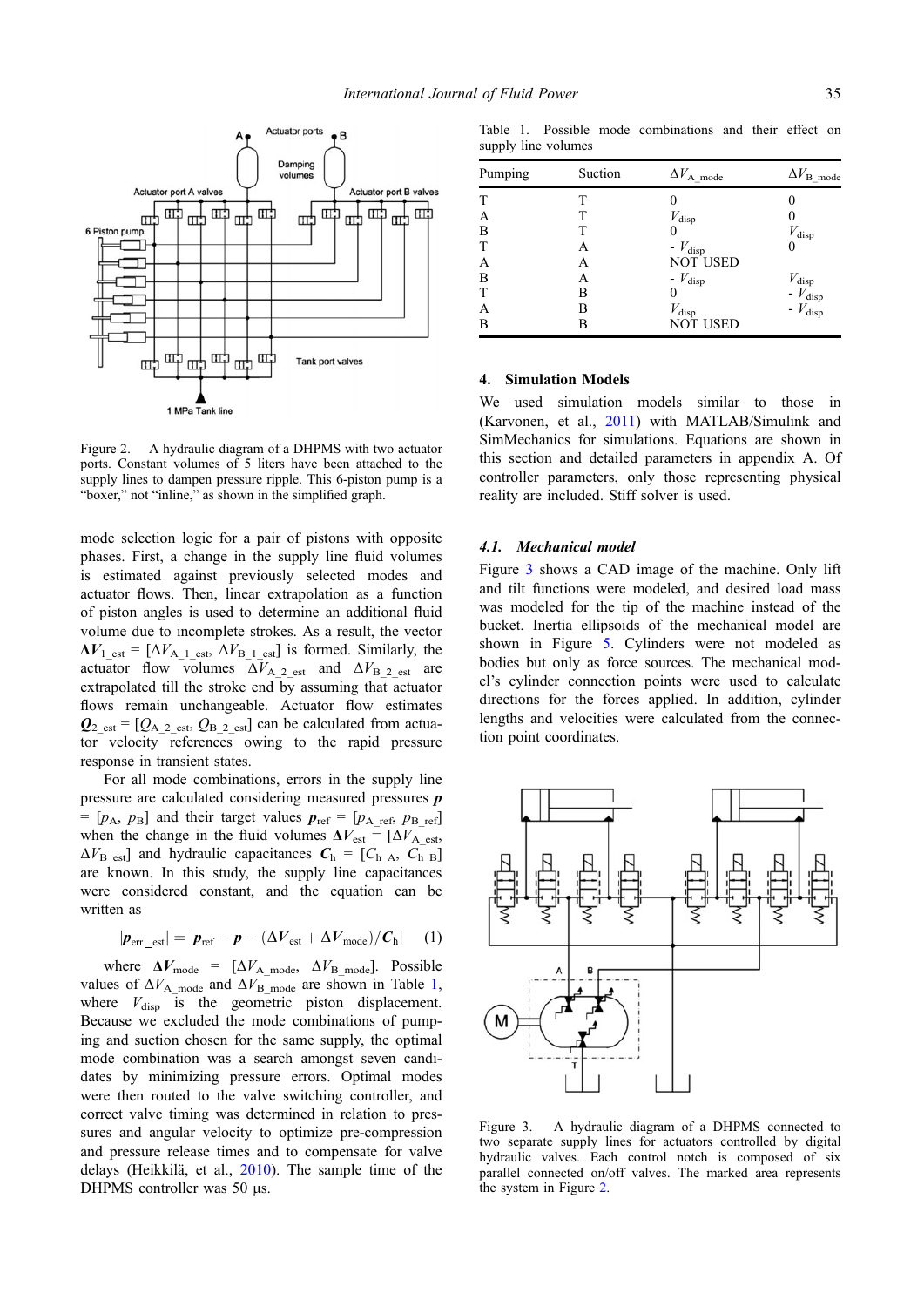<span id="page-3-0"></span>

Figure 4. Mode control logic of the DHPMS

#### 4.2. Hydraulic models

Cylinders were modeled as two volumes linked together so that the volumes of the cylinder chambers corresponded to reality. Eq. 2 shows an equation for the pressure dynamics. Cylinder friction was modeled with a friction model based on a hyperbolic tangent, as shown in Eq. 3. Friction parameters are trivial in view of appendix A, containing the simulation parameters.

$$
\frac{dp}{dt} = \frac{B_{\text{eff}}}{V} \left( \sum Q - \frac{dV}{dt} \right) \tag{2}
$$

$$
F_{\text{fric}} = \tanh(K \cdot \dot{x}). (F_c + (F_s - F_c) \cdot e^{-(\dot{x}/v_s)^2}) + b \cdot \dot{x}
$$
\n(3)

On/off valves were modeled with the empirical equation of a turbulent orifice:

$$
Q = sign(\Delta p) \cdot u.Kv \cdot |\Delta p|^x \tag{4}
$$



Figure 5. Upper: A sketch of the modeled machine. Lower: Inertia ellipsoids from SimMechanics. Cylinders were not modeled as bodies. Cylinder piston positions, velocities, and generated torques were analytically calculated.

where  $u$  represents the binary control value. On/off valve dynamics were modeled only with a delay and a rate limiter. Parameters are reported in appendix A.

#### 4.3. The DHPMS model

Our digital hydraulic power management system is based on volume models that change according to the crank shaft angle and orifices that connect the chambers to one of the actuator supply lines or to the tank line. When the piston's trajectory is sinusoidal, its position can be solved from equation 5,

$$
x(t) = \frac{s}{2}\sin(\omega t + \theta) + \frac{s}{2}
$$
 (5)

where  $\omega$  is angular velocity,  $\theta$  the phase shift, and s the stroke of the piston. The instantaneous pressure of each cylinder chamber can be integrated from equation 2. The DHPMS was modeled by combining in parallel six piston units with a phase shift of sixty degrees. Supply lines A and B were modeled as static 6.6 dm<sup>3</sup> volumes overall with DHPMS and actuator flows as inputs. In the supply lines, a rigid volume of  $5 \text{ dm}^3$  was for added linear pressure control (Heikkilä, et al., [2010\)](#page-10-0) with the hose volumes  $(1.6 \text{ dm}^3)$  also included in the overall volume. Parameters are given in appendix A and the values are based on the real system.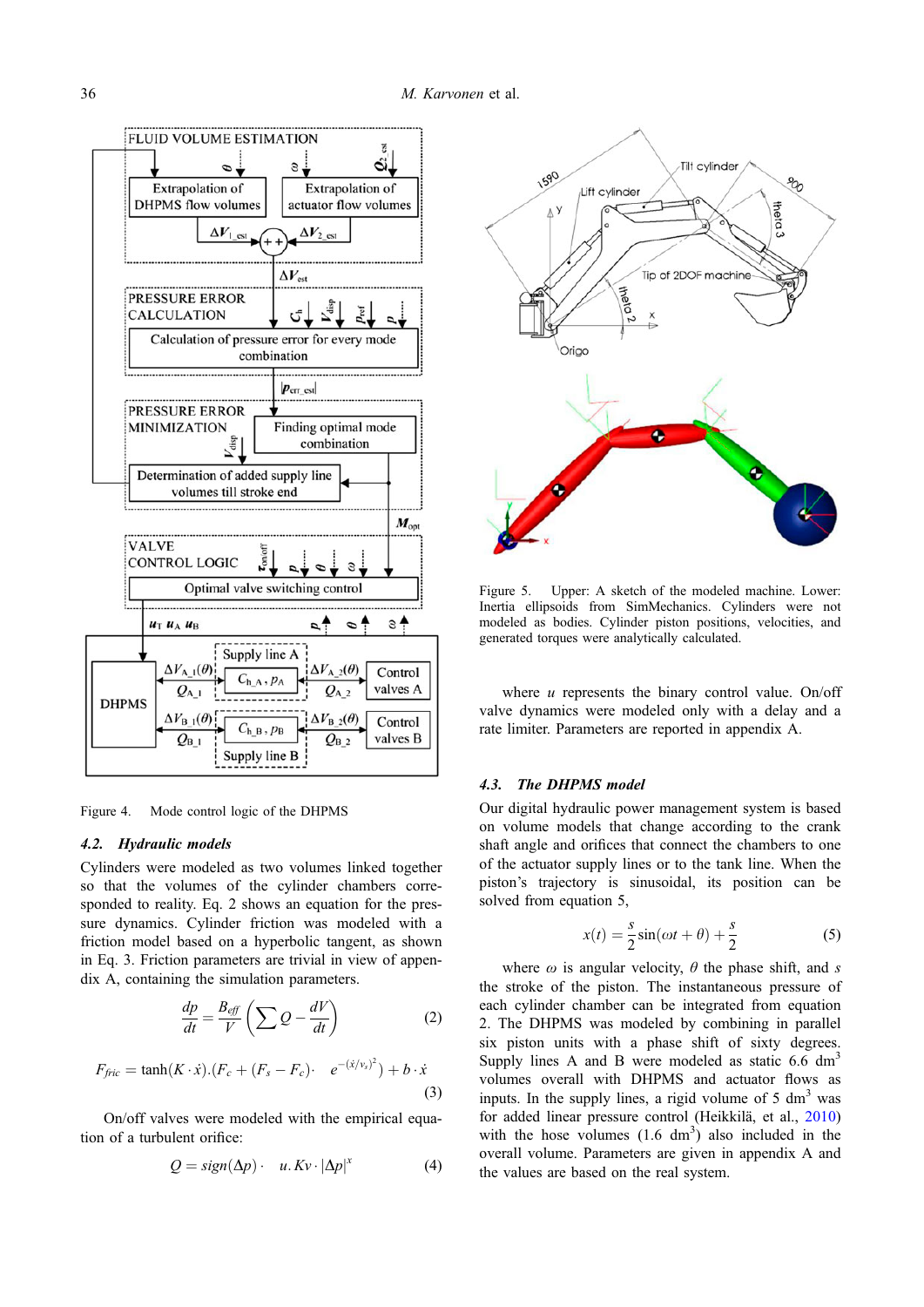### 4.4. DFCU parameterization

The digital valve models we used in simulations were based on an empirical orifice model with diameters set in a series of [0.6, 0.8, 1.1, 1.6, 2.4, 2.5] mm. The diameters were chosen for the series to provide fair resolution, high enough flow, a small variation in step size, and authenticity to real components. A flow characteristic estimate can be calculated by assuming that a square root model is valid. All the control notches were similar. The DFCU containing six valves had 64 states, but state space was pre-reduced to minimize the calculation load in the model-based controller. Pre-reduction was done so that from state 13 on, the smallest valve remained open, and from state 22 on, both the smallest and the second smallest bits remained open (flow series shown in Figure 6). Resolution decreases in higher states, which is a drawback in pre-reducing search space. A full search space is unnecessary and only increases computational costs during the controller time step. Henceforth in this paper, the states of any DFCU are those of reduced search space and thus represent no binary code as they would without pre-reduced search space. For example, state 26 stands now for opening vector [111111], not for [011010] as in a binary system with a full search space.

Valve dynamics were modeled with a delay and a rate limiter such that the opening delay was 6 ms and the closing delay 10 ms. The armature movement time was 4 ms open and 5 ms close, resulting in switching times of 10 ms open and 15 ms close which approximates the values of a certain commercial valve driven with proper power electronics. Because the controller time step must be selected so as to secure safe state transitions before

DFCU @ 3.5 MPa 40 30 Q [I/min] 20  $10$ 0  $\overline{0}$  $\overline{2}$  $\epsilon$  $\overline{\mathbf{8}}$  $10$  $12$  $14$ 16  $18$ 20  $22$ State 5 Step size [I/min]  $\overline{4}$ 3  $\overline{2}$ f  $\overline{0}$  $\overline{2}$  $\overline{4}$  $\,6\,$  $\bf{8}$ 10 12 14 16 18 20 22 24 26  $\mathbf{0}$ **State Change** 

Figure 6. Static characteristics of the DFCUs. Upmost is the flow vs. state, middle the step size vs. state change, and at bottom the characteristic curves of the valves. N.B. Due to pre-reduced search space, state 26 stands now for opening vector  $[1 1 1 1 1 1]$ , not for vector  $[1 1 0 1 0]$ , as it would with a full search space.

states are updated with new values, we selected position and valve controller time steps of 20 ms.

### 5. Control Systems

In this study, different control systems were compared. In each simulated case, models representing a mechanical part were kept the same. The digital hydraulic approach has the advantage that system functionality remains in the control code, not in solid mechanical parts. In the emulated proportional system, an ideal pressure compensator was added in the valve model, though compensating functions could also appear in controller sub-models. In all systems, the high level position controller remained the same, but the core level was changed. The valve controllers differ in their mode-choosing logic and pump pressure references.

#### 5.1. Upper level position control

The upper level position controller utilized velocity feed-forward and a filtered P-controller in the feedback loop. The reference trajectory contains Cartesian  $x$  and  $y$ coordinates, from which cylinder position references are obtained with inverse kinematics and trigonometry. The cylinder velocity references are discrete derivatives of position references. The filter is tuned to reduce proportional gain at frequencies higher than 1/3 of the system's lowest natural frequency. In literature, such a controller is defined as the PT1-type. It is robust against high frequency perturbations but cannot guarantee stability if the lowest natural frequency drops, as it may during a moment of cavitation. (Linjama, et al., [2005\)](#page-10-0).

### 5.2. The discrete proportional valve controller

The simplest digital hydraulic valve controller consists of proportional gains for each control notch such that two control notches are controlled simultaneously, as is done in a traditional analog proportional valve. The laws controlling the notch states are expressed below in Eq. 5:

$$
u_{PA} = K_{PA} \cdot (x_{ref} - x), 0 \le u_{PA} \le (2^n - 1)
$$
  
\n
$$
u_{AT} = - K_{AT} \cdot (x_{ref} - x), 0 \le u_{AT} \le (2^n - 1)
$$
  
\n
$$
u_{PB} = - K_{PB} \cdot (x_{ref} - x), 0 \le u_{PB} \le (2^n - 1)
$$
  
\n
$$
u_{BT} = K_{BT} \cdot (x_{ref} - x), 0 \le u_{BT} \le (2^n - 1)
$$
  
\n(5)

where  $u$  is the control signal (state) for a notch,  $K$  is proportional gain, and  $x$  is the cylinder position.  $n$  stands for the number of valves in a DFCU. The K-gains are fixed and affect the valve similarly to spool geometry in a traditional proportional valve. The K-gains are tuned to guarantee cavitation free actions with all but the highest load mass. Henceforth, this controller is referred to as the "Emulated Proportional" as it mimics the behaviour of a proportional valve. The following table lists the gain values.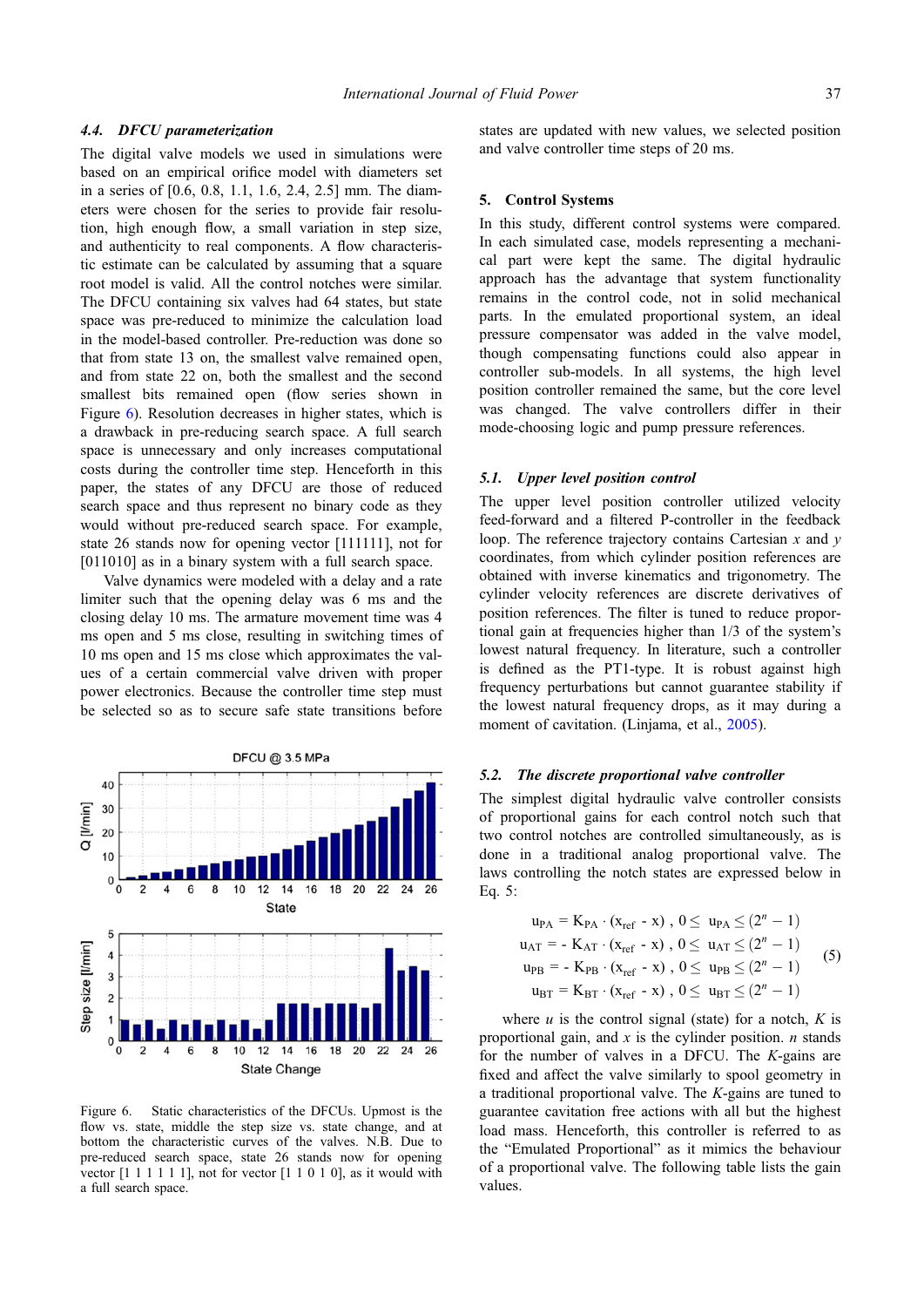Because this controller contains no pressure compensation functions, an ideal pressure compensator was modelled in the valve model. In reality, this could be done with a digital valve and a traditional pressure compensator. Since the valve parameters are known, flows of the states at a certain pressure differential can be calculated and the states put in order. A selector block is used to find the row that corresponds to the control value, and the binary state vector in that row represents the desired state.

The above controller has limited functionality, but it can still "do the work." Its functions are simple enough for formal methods to be used to guarantee its functionality, which would be tricky with a complex model-based controller. Parallel use of a simple "safe" controller and a complex optimal "not-guaranteed-to-be-safe" controller was studied in (Huova, et al., [2012](#page-10-0)), but there the pressure compensator was in the software.

# 5.3. Model-based optimal valve control

High level position control gives a velocity reference as output. The model-based digital valve controller (MBC\_ {Orig}, later in results) takes the velocity reference and supply and cylinder chamber pressures as inputs and gives as output optimal control signals to all separate metering edges. One model-based valve controller gives command signals to four DCFUs, all with six on/off valves. Two MBC controllers are needed for the valves of two actuators.

Introduced in (Linjama, et al., [2007\)](#page-10-0), the modelbased controller comprises the following main parts:

Signal processing

- Pressure signals are measured at 1 kHz
- Pressure signals are low-pass filtered
- The load force estimate is generated from filtered chamber pressure levels

The target mode is proposed

- The direction of the desired actuator velocity is defined from the velocity reference. The velocity reference must be over a certain threshold, or the "Stop Mode" is proposed.
- A differential mode to the direction is proposed, if it is feasible within an allowed system pressure range and if chamber pressures do not exceed the highest allowed pressure level.
- Otherwise the inflow/outflow mode is proposed, but only if the required supply pressure and chamber pressures do not exceed the highest allowed pressure level.
- If the load requires a force that exceeds the highest force achievable at the maximum system pressure, the "Stop Mode" is used.
- The required/necessary supply pressure level of a feasible target mode is calculated.

The actual mode is chosen

- The proposed target mode is chosen actual, if it is feasible under the current load and supply pressure conditions.
- If the target mode is not feasible, another feasible mode is used. This could occur, e.g,. when the load is operated in the differential mode due to the maximum system pressure, but when the supply pressure has not yet reached the demand level.
- If, temporarily, the load cannot be operated in any mode, the "Stop Mode" is selected.
- Target values for cylinder chamber pressures are calculated based on the actual mode chosen. Cylinder chamber pressures are limited to avoid cavitation or to exceed the maximum allowed pressure level.

Optimal control

- Pre-reduced search space of valve opening combinations is determined as a subspace of combinations most likely to produce the desired velocity. This is done separately for each chamber based on candidates likely to match the flow reference.
- For all combinations of determined candidates, model-based estimates of cylinder velocity and chamber pressures are calculated according to the valve model.
- The cost function takes account of the velocity error, chamber pressure error, and the number of necessary valve switchings and energy consumption.
- The combination of the states that minimizes the cost function is selected as current controller output.

### 5.3.1. Mode-choosing logic for individual actuators

A single actuator has four possible actuator modes. In the following list, letters P, A, B, and T are paired to indicate flow direction in the order of the letters. The control notches used can be seen from the letter pairs. Whenever the letter P, which represents a supply pressure line, is the latter, it indicates the regenerative mode because the flow is towards that port.

- Mode 0, Stop mode
- Mode 1, Extending inflow/outflow (PA&BT)
- Mode 2, Retracting inflow/outflow(PB&AT)
- Mode 3, Extending differential (PA&BP)
- Mode 4, Retracting differential (AP&PB) (recuperative mode)

With this mode-choosing logic, both actuators are operated separately, and the MBCs produce their own pressure references to the DHPMS controller. With two separate supply pressures, pressure references are used as they are. With only one supply pressure version, the highest pressure reference is used. Unnecessary pressure, if present, is throttled down at the outflow control notch while the pressure differential at the inlet control notch is to remain at the target  $\Delta p$  of the control valve.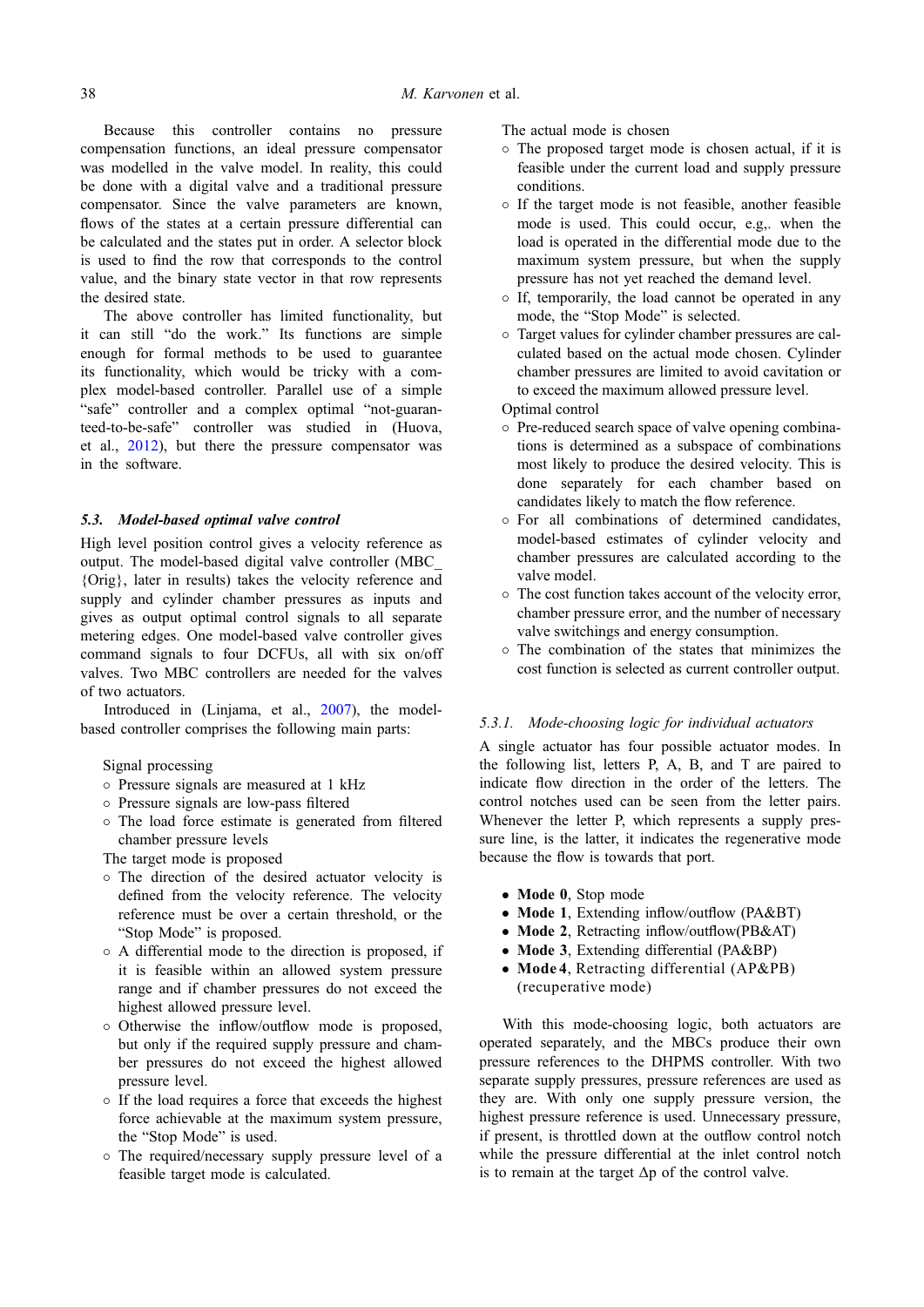# 5.3.2. Mode-choosing logic for two actuators sharing the same supply pressure

Mode-choosing logic can be turned into a cleverer version of the same logic selecting modes for both actuators and producing a pressure level reference to optimize a two-actuator system pressure reference to minimize the power requirement. The modes possible for a single actuator are the same as in the previous case. The trick behind this logic is to calculate the model-based estimates into a power requirement for all possible mode combinations of two actuators. The combination estimated to require least power is then selected. This controller is usable only for single pressure, multi-actuator machines. This controller has 16 different mode combinations, and the combination most likely to minimize the energy consumption estimate is selected. This modification of the Original MPC is henceforth referred to as the MBC {TwoActMod}.

### 5.3.3. Mode-choosing logic for a pressurized tank line

If flow is available from the tank line—which requires a pressurized tank line—new modes can be used. The new set of modes is

- Mode 4, Extending the pressure side differential (PA&BP)
- Mode 3, Extending regenerative inflow/outflow (TA&BP) (recuperating mode)
- Mode 2, Extending the tank side differential (TA&BT)
- Mode 1, Extending inflow/outflow (PA&BT)
- Mode 0, Stop mode
- Mode -1, Retracting inflow/outflow (AT&PB)
- Mode -2, Retracting the tank side differential (AT&TB) (recuperative mode)
- Mode -3, Retracting regenerative inflow/outflow (AP&TB) (recuperative mode)
- Mode -4, Retracting the pressure side differential (AP&PB) (recuperative mode)

Note that recuperative capabilities are greatly increased due to the new modes. Modes 4 and -4 were not used because they cause a discontinuous supply pressure reference, which does not improve the efficiency of single actuators. This controller, henceforth marked as the MBC\_{PresTankMod}, has been described in detail in (Huova [2012\)](#page-10-0).

# 5.4. Pressure References

The DHPMS has two, individually pressurizable actuator lines. In simulations where only one pressure reference was used, the same reference was used for both supply lines. When two supply pressures were used, references were directly routed to corresponding controllers. Flow at the supply ports was estimated with the valve controller, and the estimate was used as a feed-forward signal in the controller.

#### 6. Simulations

### 6.1. Test cases

The circular reference trajectory was driven with five different loads and five different velocities, and a total of 25 combinations were simulated for five different controllers. The fastest trajectory was set so as to fulfill the maximum flow demand with the six-piston DHPMS prototype. DHMPS parameterization was based on a real machine.

Load masses 0, 75, 150, 225, and 300 kg, and trajectory times 10, 15, 20, 25, and 30 seconds are used. Peripheral velocity is kept constant, and no start- or endsmoothing functions are used. This result in somewhat jerky behavior at end and start instances, but it simplifies trajectory generation. Also jerks at the start and end are insignificant in terms of energy efficiency. Furthermore, it is important that the system maintains stability also in case of sudden changes in references.

The circular trajectory had the same start and end point, and because the load mass was kept constant during simulation, no actual work was done. At a certain time step, output power was then calculated from the product of the cylinder net force, which is the sum of the products of pressures and areas multiplied by velocity. Hydraulic input power was obtained from the pressures and flows of the DHPMS and mechanical input power from the angular velocity and torque of the DHPMS. Work from the power was obtained by a trapezoidal integration method.

#### 6.2. Results

The following Figures [8](#page-7-0) through [14](#page-9-0) illustrate the 15 s trajectory and 300 kg load mass and contain matrices of subplots with the left column for cylinder 1, the lift cylinder, and the right column for cylinder 2. The topmost row displays cylinder position and position reference. The second row is for velocity and velocity reference, the output of the high level position controller. The third row for Mode has signals for both target and actual modes. As the emulated proportional valve controller used only inflow/outflow modes, no mode selection logic was needed. The DFCU states in the fourth row are control notch openings. The following rows stand for chamber pressures and supply pressure and its reference. The last row indicates hydraulic power consumed by the line and the output power of the actuator. Negative output power means overrunning load, and negative input power occurred if the DHPMS was motoring. Input work for a line is shown in the middle of the subplot. The last graph has bars for total input, hydraulic input, and output energies summed over all simulated cases with varying trajectory time and load mass.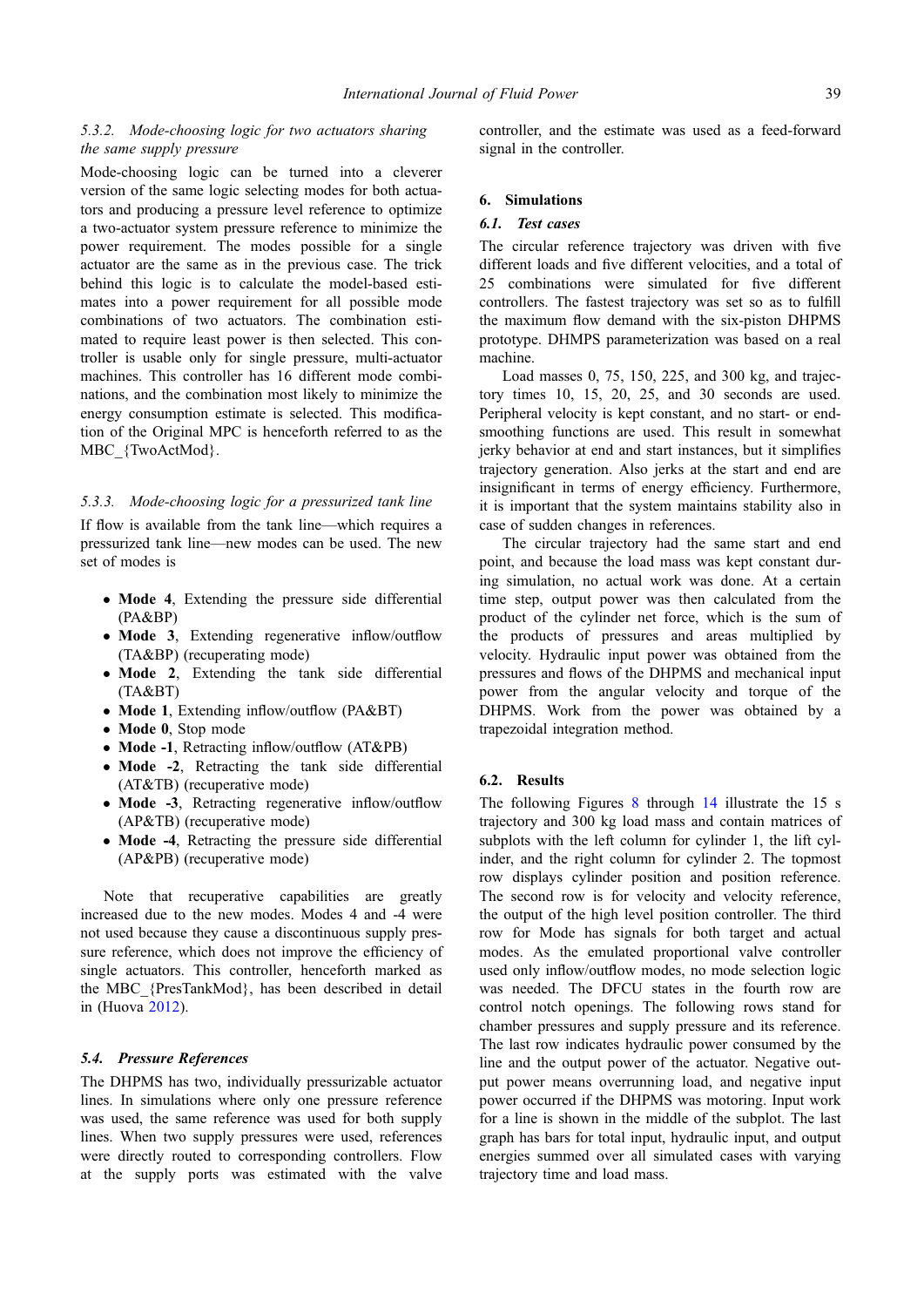<span id="page-7-0"></span>Table 2. Virtual spool geometries for control notches. The value defines the state used if the position error is one meter.

|              | Cyl $1$ [ $1/m$ ] | Cyl 2 $[1/m]$ |  |
|--------------|-------------------|---------------|--|
| $K_{PA}$     | 220               | 220           |  |
| $K_{AT}$     | 180               | 180           |  |
| $K_{PB}$     | 180               | 180           |  |
| $K_{\rm BT}$ | 86                | 180           |  |



Figure 7. High Level Position Controller. Discrete PT1 type with velocity-feed-forward.



Figure 8. The Emulated Proportional valve with common supply pressure for both actuators. Ideal pressure compensator models were used.



Figure 9. The Emulated Proportional valve with two separate supply pressures. Ideal pressure compensator models were used.

#### 7. Analysis Of The Results

The results in Figure [15](#page-9-0) show that the most efficient case is that of separate pressures and use of a pressurized tank line. The biggest losses occur with the least intelligent controller with only one supply pressure. All losses are throttling losses. Loss caused by cylinder friction is considered output work, because the trajectory is such that no actual work is done. Because friction forces and leakage were not modeled in the DHPMS, its losses are then only throttling losses in the port valves. The prototype's total efficiency measured 70 – 85%, and it remained at this level during the pumping, motoring, and transforming functions (Heikkilä, et al., [2010\)](#page-10-0). Simulated results show similar total efficiency, indicating the DHPMS's most significant losses as being throttling losses.

The supply pressure signals show that at the start and end, actuator 1 demanded higher pressure and in the middle actuator 2, creating pressure compensation losses in the actuator with too much available pressure. The two-supply pressure system required no pressure compensation at the inlet notch.

During moments of cavitation (occurring only with the highest load), the pressure differential over the valve dropped to zero, causing a velocity error. In addition, the cavitating cylinder became less stiff, as seen in equation 6.

$$
K_h = \frac{A_A^2 \cdot B_{Aeff}}{(x \cdot A_A + V_{Ao})} + \frac{A_B^2 \cdot B_{Beff}}{((L - x) \cdot A_B + V_{Bo})}
$$
(6)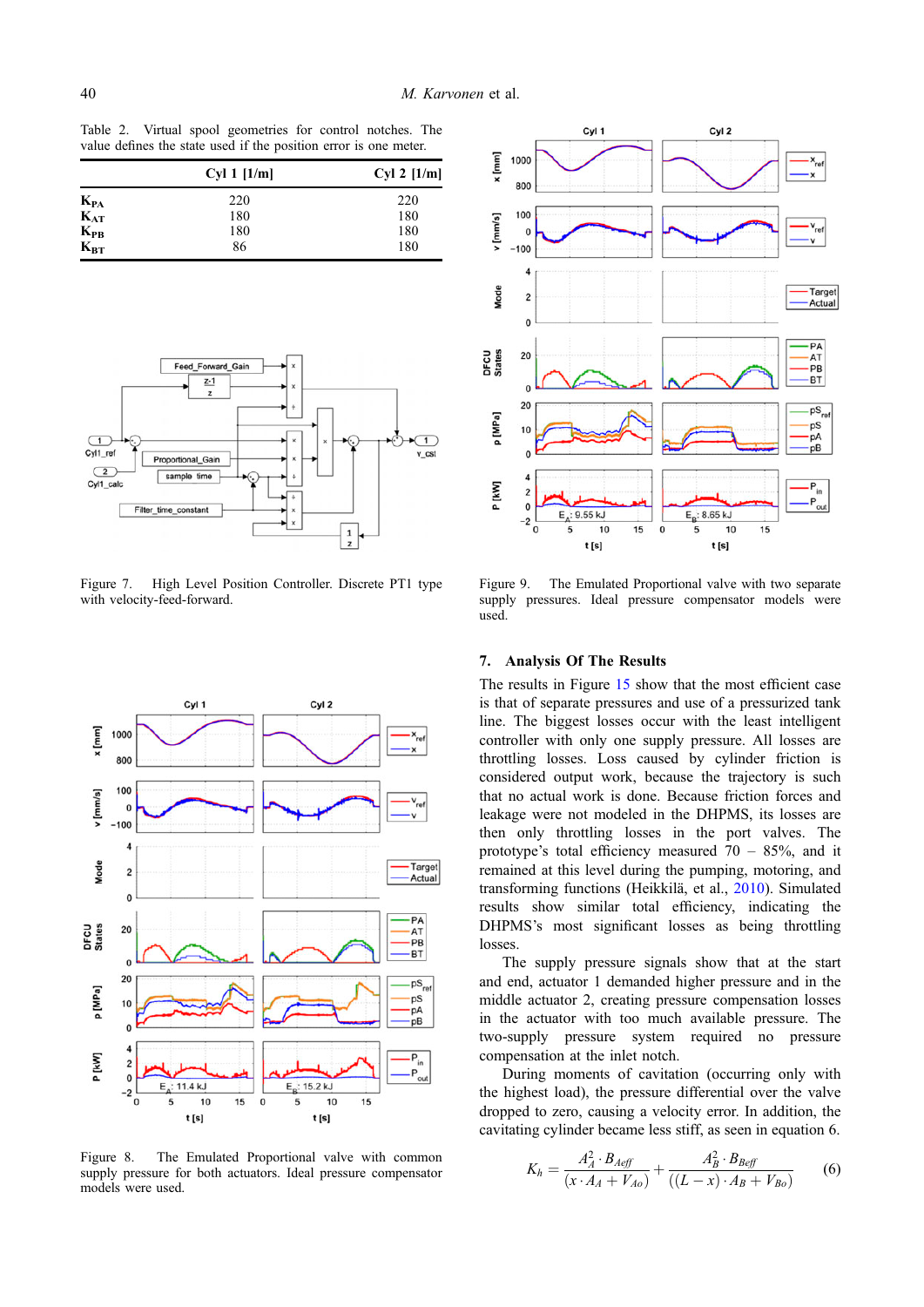where A stands for area,  $B$  for bulk modulus, m for reduced mass,  $L$  for cylinder stroke, and  $V$  for dead volumes (Merritt, [1967\)](#page-11-0). The equation states that the effective bulk modulus of one of the chambers drops virtually to zero, as occurred during the cavitation of one chamber, and therefore the stiffness is significantly reduced because one term becomes zero. Because the stiffness of one cylinder affects the system's natural frequencies, the system may at some operation point become unstable. With no cavitation present, the PT1 controller is tuned based on the principle of the system's lowest natural frequency. The controller is robustly stable against high frequency perturbations but does not guarantee stability if the system's natural frequency drops, as can be seen in the simulation results on the Emulated Proportional cases, where cylinder 1 chamber A cavitates for some time. During cavitation, close to mid-simulations, the system turned momentarily unstable, as evidenced by the strongly oscillating chamber pressure. A model-based controller can actively control chamber pressures so that chambers will not cavitate.

The more complex mode-choosing logic of the controller MBC\_{TwoActMod} seemed to have no positive effect on holistic results. On further inspection, some simulation results show that benefits, if any, are case sensitive. Our hypothesis was that the MBC {TwoActMod} should have resulted in less losses than the MBC {Orig} with one supply pressure but not less than the MVC {Orig} with two supply pressures. The hypothesis seems correct, though there is no significant difference in the net energies used between the single pressure cases of these controllers. This together with the fact that the controller comes with more complex mode-choosing logic does not support using this method for this application and trajectory.

An optimal supply pressure in a Model-Based Controller system makes it possible to use modes more effectively. Compare now the modes on results of actuator 2 in the case of the MBC\_{Orig} at time of about 3 s (Figures 10 and 11). With only one supply pressure, the mode-choosing logic proposes that due to the load force the regenerative differential mode could be used. Because the supply pressure at the moment is too high, that mode cannot be chosen as the actual. With two supply pressures, pressures are set individually. The pressure is thus set to a correct level, and the target mode can be selected as the actual mode. The same functionality can also be seen in the MBC\_{PressTankMod} with actuator 1 at time 5 to 10 s (Figure [1](#page-1-0)3 and 14). The proposed target mode is regenerative inflow/outflow, but with only one supply pressure, this mode cannot be selected as actual, and thus normal inflow/outflow is used instead. With two supply pressures, pressures are set by the demands of both actuators, and target modes can be chosen as actual more often.

The control algorithm of the DHPMS worked well. Comparing it with previous DHPMS controllers, we found that an accurate velocity estimate obtained from a



Figure 10. The MBC  $\{Orig \}$  with common supply pressure



Figure 11. The MBC {Orig} with two separate supply pressures.

model-based valve controller can be used to calculate a flow estimate for the DHMPS controller. As a result, a smoother pressure signal could be obtained by controlling only pressure by the feedback of the measured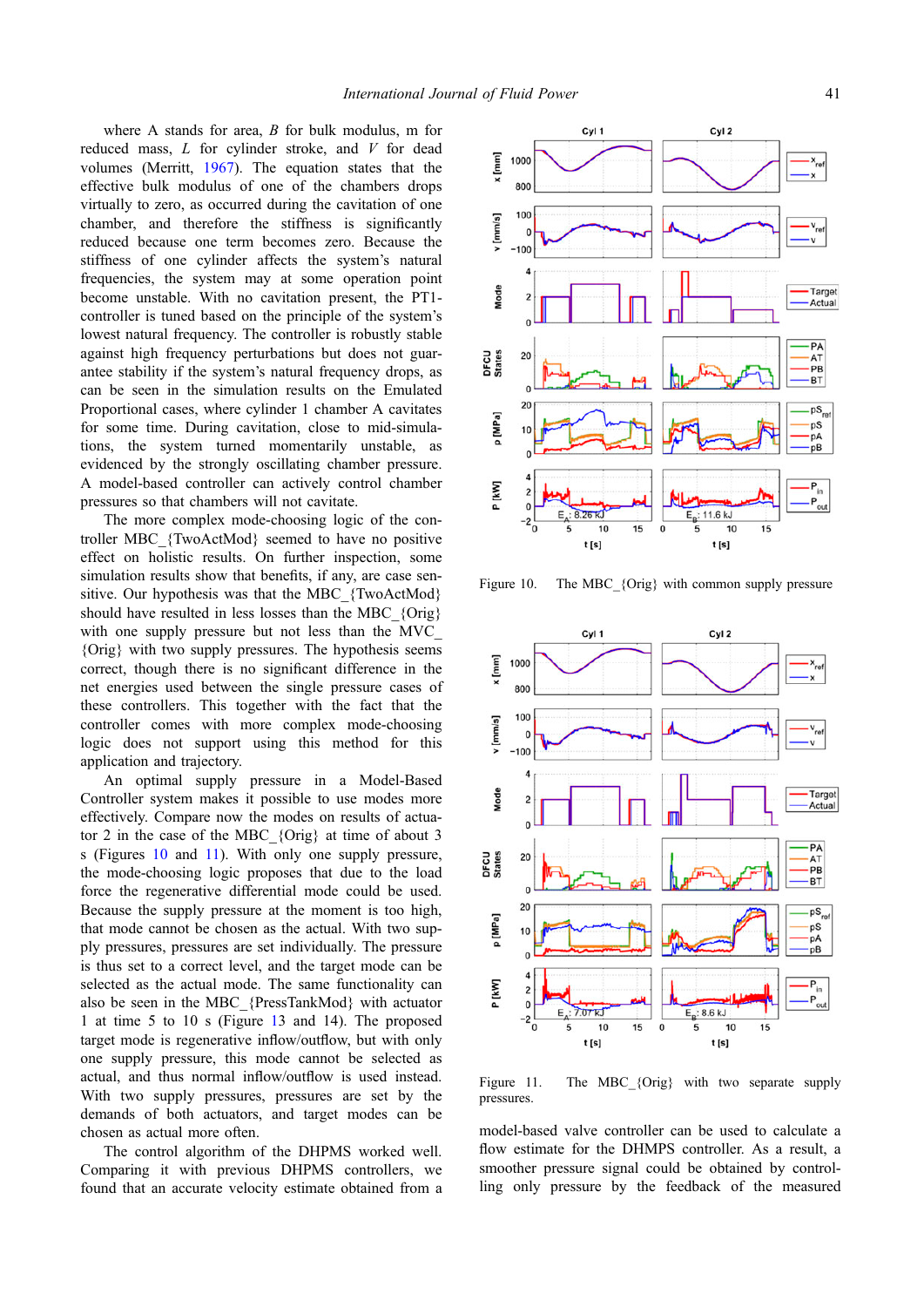<span id="page-9-0"></span>

Figure 12. The MBC {TwoActMod} with common supply pressure



Figure 13. The MBC\_{PresTankMod} controller using a pressurized tank line with common supply pressure.

pressure signal. The flow estimate is thus used in a fashion similar to the general use of feed-forward in controllers.



Figure 14. The MBC {PresTankMod} controller using a pressurized tank line with two separate supply pressures.



Figure 15. Total energy consumptions of all 25 test cases. EDHMPS is hydraulic energy taken from the ports of the DHMPS. E<sub>PrimeMover</sub> is the amount of energy taken from the prime mover axle.

#### 8. Conclusion

The basic principle of digital hydraulics is to use simple components and intelligent control, i.e., to replace hydro-mechanical controllers and variable value components with simple and reliable and universal hydraulic components and a sophisticated controller. In this paper, those simple components were pumping small pistons, on/off valves, and large actuator pistons (cylinders). Controllers were based on a hierarchical controller with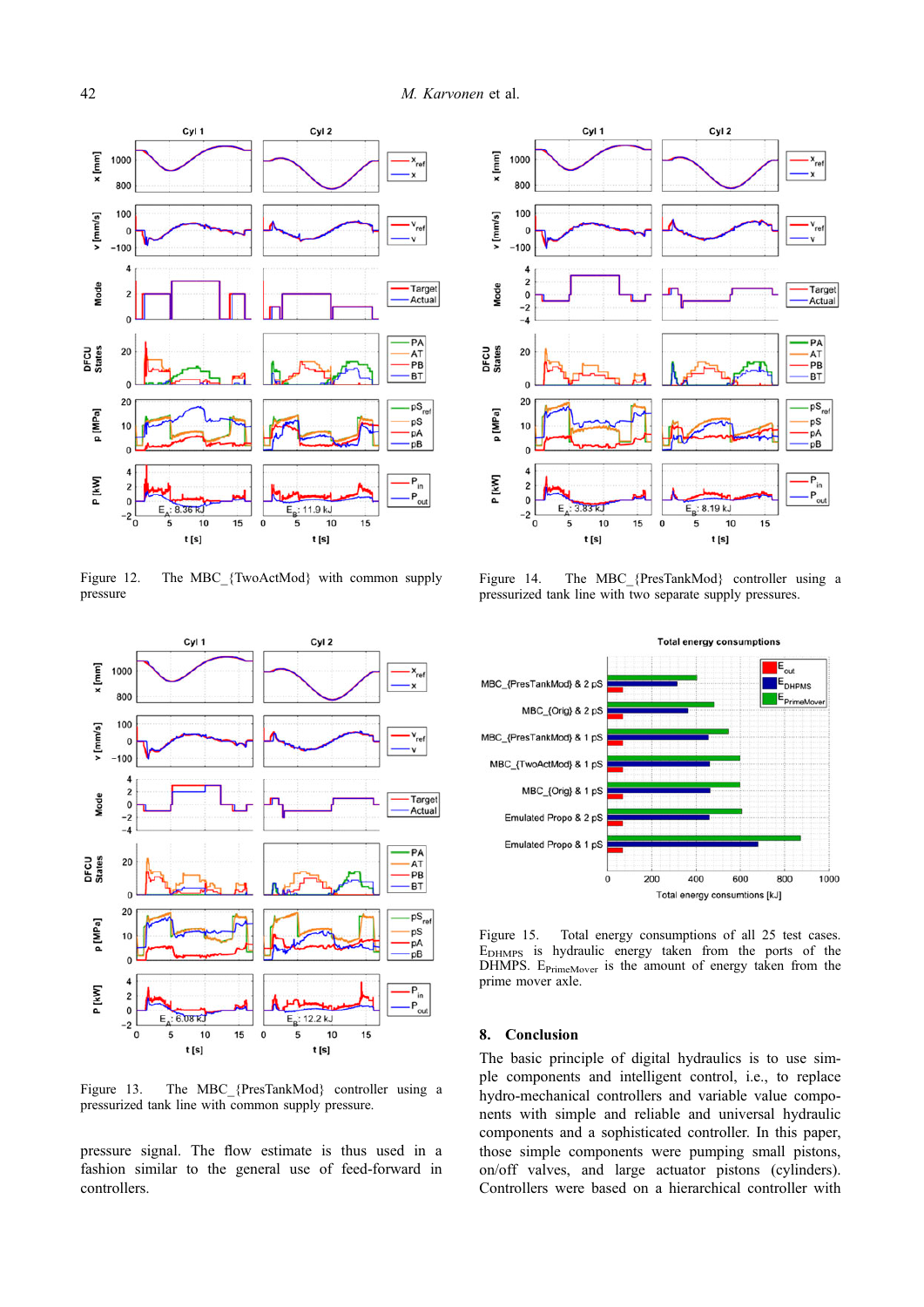<span id="page-10-0"></span>a position controller at the highest level and various algorithms and functions at the core level to decide on when to switch a particular set or sequence of on/off valves.

Because digital hydraulic components are universal, only the control system needs to be changed to produce various types of systems. The same hardware models (except pressure compensators) and different software were used and system behavior was studied. Energy efficiency was our primary interest. The same set of work trajectories was driven on the same set of load masses. Results show that maximized efficiency requires a pressurized tank line and separate supply pressures; furthermore, two-actuator modification of the mode-choosing logic is not practical.

#### Acknowledgements

This research was supported by the Academy of Finland (Grant No. 139540). Researchers Karvonen and Huova are also sponsored by the TUT President's doctoral program.

#### Notes on contributors



Matti Karvonen (Born 20<sup>th</sup> July 1984) started as a research assistant at the Tampere University of technology (TUT) at fall of 2007 and took degree of M.Sc (Tech.) in June of 2009. Since then he has been working as a researcher in the digital hydraulics research group. Topic of his ongoing PhD (Tech.) studies are supported by the doctoral programme of TUT's president. Main research area considers digital hydraulic

solutions in MIMO-systems. Another major research area has been miniature valves.



Mikko Heikkilä (Born 8<sup>th</sup> September 1983) has been a member of the digital hydraulic research group since 2008. He graduated as M.Sc. (Tech) at Tampere University of technology (TUT) in 2009 and is currently working on his doctoral thesis with the support of the Doctoral Program in Concurrent Mechanical Engineering (DPCME). His research work relates to energy efficient displacement controlled digital hydraulic systems.



Mikko Huova (Born  $28<sup>th</sup>$  June 1982) graduated as M.Sc. (Tech) at Tampere University of technology (TUT) in 2008. Work with control algorithms of digital hydraulic systems started before his graduation at the Department of Intelligent Hydraulics and Automation (IHA). He is continuing the research work as Ph.D. student and focuses on energy saving control algorithms of digital hydraulic systems. His studies are sup-

ported by the doctoral programme of TUT's president.



Matti Linjama Adjunct Professor Matti Linjama has worked 18 years at TUT and his major research topic has been digital hydraulics since 2000. He is leader of the digital hydraulics research group and has published 50+ scientific publications about the topic.

# References

- Bishop Elton Digital Hydraulic Transformer Approaching Theorethical Perfection in Hydraulic Drive Efficiency [Conference] // CD-ROM Proceedings of the 11th Scandinavian International Conference on fluid power, SICFP'09. - Linköping, Sweden: [s.n.], 2009.
- Borghi M. [et al.] Energy Consumption of the Hydraulic Circuit of a Mid-Size Power Tractor [Conference] // Proceedings of the 7th International Fluid Power Conference. - Aachen, Germany: [s.n.], 2010.
- Erkkilä Mikko, Lehto Erkki and Virvalo Tapio New Energy Efficient Valve Concept [Conference] // CR-ROM Proceedings The 11th Scandinavian International Conference on Fluid Power, SICFP'09. - Linköping, Sweden: [s.n.], 2009.
- Heikkilä Mikko [et al.] Experimental Evaluation of a Digital Hydraulic Power Mangement System [Conference] // The Third Workshop on Digital Fluid Power, DFP'10. - Tampere, Finland: [s.n.], 2010.
- Heikkilä Mikko [et al.] Experimental Evaluation of a Piston-Type Digital Pump-Motor-Transformer with Two Independed Outlets [Conference] // Bath/ASME Symposioum on Fluid Power and Motion Control. - Bath, UK: [s.n.], 2010.
- Huova Mikko [et al.] Energy efficient control of multiactuator digital hydraulic mobile machine [Conference] // Proceedings of the 7th International Fluid Power Conference. - Aachen, Germany: [s.n.], 2010.
- Huova Mikko and Linjama Matti Energy efficient digital hydraulic valve control utilizing pressurized tank line [Conference] // The eight international fluid power conference. - Aachen, Germany: [s.n.], 2012. - Vol. 2. - pp. 111–122.
- Karvonen Matti [et al.] Simulation Study Improving Efficiency in Mobile Boom by Using Digital Hydraulic Power Management System [Conference] // Proceedings of the The Twelfth Scandinavian International Conference on Fluid Power. - Tampere, Finland: [s.n.], 2011.
- Linjama Matti [et al.] Desing and Implementation of Energy Saving Digital Hydraulic Control System [Conference] // Proceedings of the Tenth Scandinavian International Conference on Fluid Power, SICFP'07. - Tampere, Finland: [s.n.], 2007.
- Linjama Matti [et al.] Secondary Controlled Multi-Chamber Hydraulic Cylinder [Conference] // CD-ROM Proceedings of The 11th Scandinavian International Conference on Fluid Power, SICFP'09. - Linköping, Sweden: [s.n.], 2009.
- Linjama Matti and Huhtala Kalevi Digital Pump-Motor with Independend Outlets [Conference] // CD-ROM Proceedings of the 11th Scandinavian Conference on Fluid Power, SICFP'09. - Linköping, Sweden: [s.n.], 2009.
- Linjama Matti and Tammisto Jyrki New alternative for digital pump-motor-transformer [Conference] // The Third Workshop on Digital Fluid Power. - Linz, Austria: [s.n.], 2009.
- Linjama Matti and Virvalo Tapio Low-Order Robust Controller for Flexible Hydraulic Manipulators [Conference] // Power Transmission and Motion Control 2005: Conference Proceedings. - Bath, UK: [s.n.], 2005. - ISBN: 978-0-470- 01677-0.